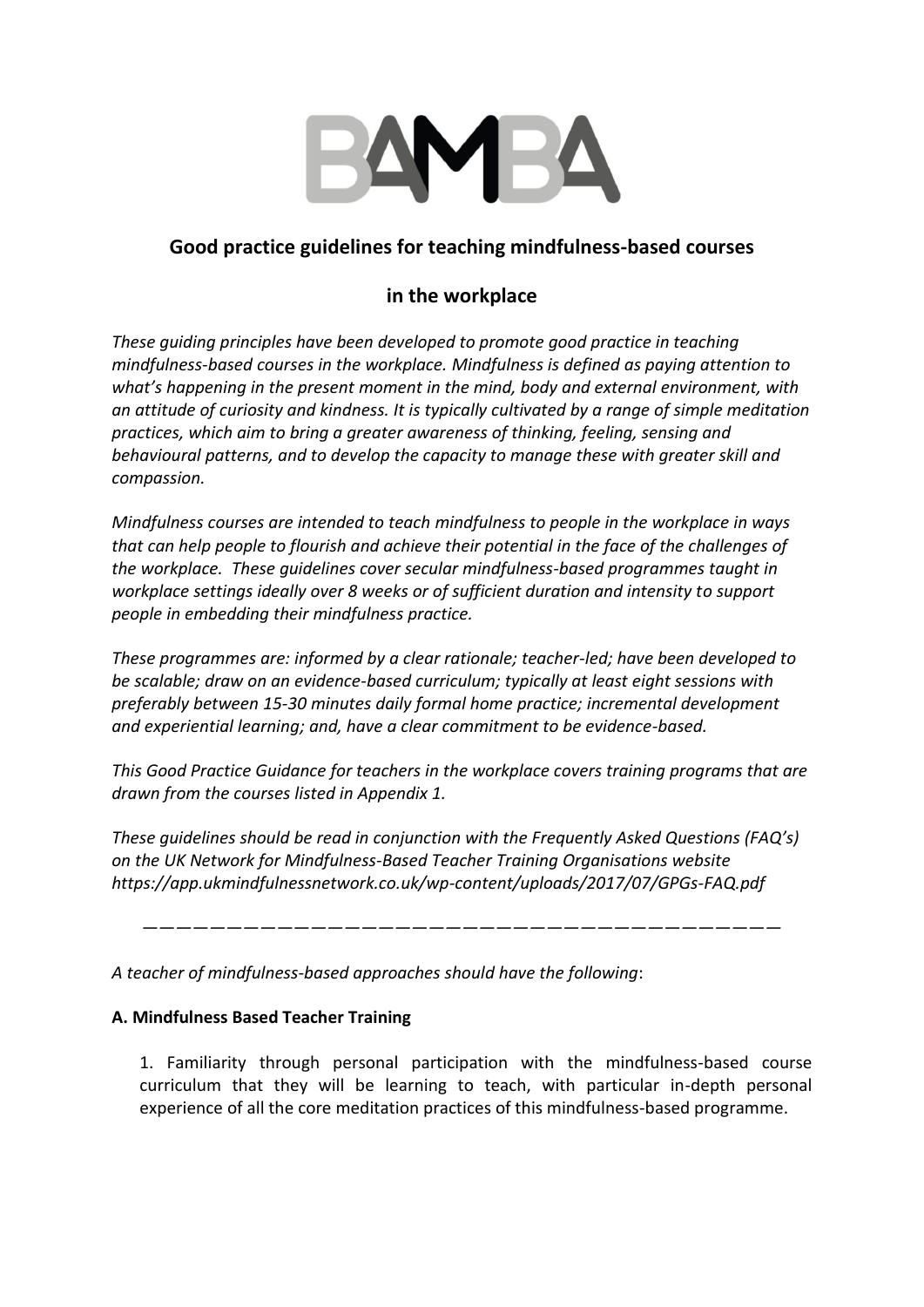2. Completion of a supervised in-depth, mindfulness-based teacher training programme or apprenticeship pathway over a minimum duration of 12 months, as outlined in Appendix 2.

### **B. Training or background required in addition to mindfulness-based teacher training**

- 1. A professional qualification or experience in mental or physical health care, education or social care, training, coaching, human resources, group facilitation, occupational psychology or equivalent life experience recognized by the organization or context within which the teaching will take place.
- 2. Knowledge and experience of the populations that the mindfulness-based course will be delivered to, including experience of teaching, with groups and/or individuals, unless such knowledge and experience is provided to an adequate level by the mindfulness-based teacher training itself. An exception to this can be when teaching with the help of a colleague who knows well the population to whom the course will be delivered and has a relevant qualification. They would also need to have an understanding of mindfulness-based approaches.
- 3. There is a spectrum of mindfulness-based programmes offered in the workplace and teachers should have sufficient experience of the components of the programme and knowledge of the population they will be working with to be able to skilfully adapt the program.
- 4. Workplace mindfulness-based teachers need a knowledge of relevant underlying organisational culture and power dynamics likely to be present in the groups they are working with.
- 5. Whilst not working specifically with a clinical population, teachers in the workplace should have an understanding of how to recognise and manage mental and physical health conditions, and any referral processes available in the organisational context they are working.

#### **C. Ongoing Good Practice Requirements**

- 1. Commitment to develop a personal mindfulness practice commensurate with the teachers level of experience and the amount of teaching they undertake, through:
- Daily formal practice of at least 30 minutes per day
- Participation in annual residential mindfulness practice intensives
	- 2. Engagement in processes which continue to develop mindfulness-based teaching practice:

• Ongoing contacts with other mindfulness practitioners and teachers, built and maintained as a means to share experiences and learn collaboratively